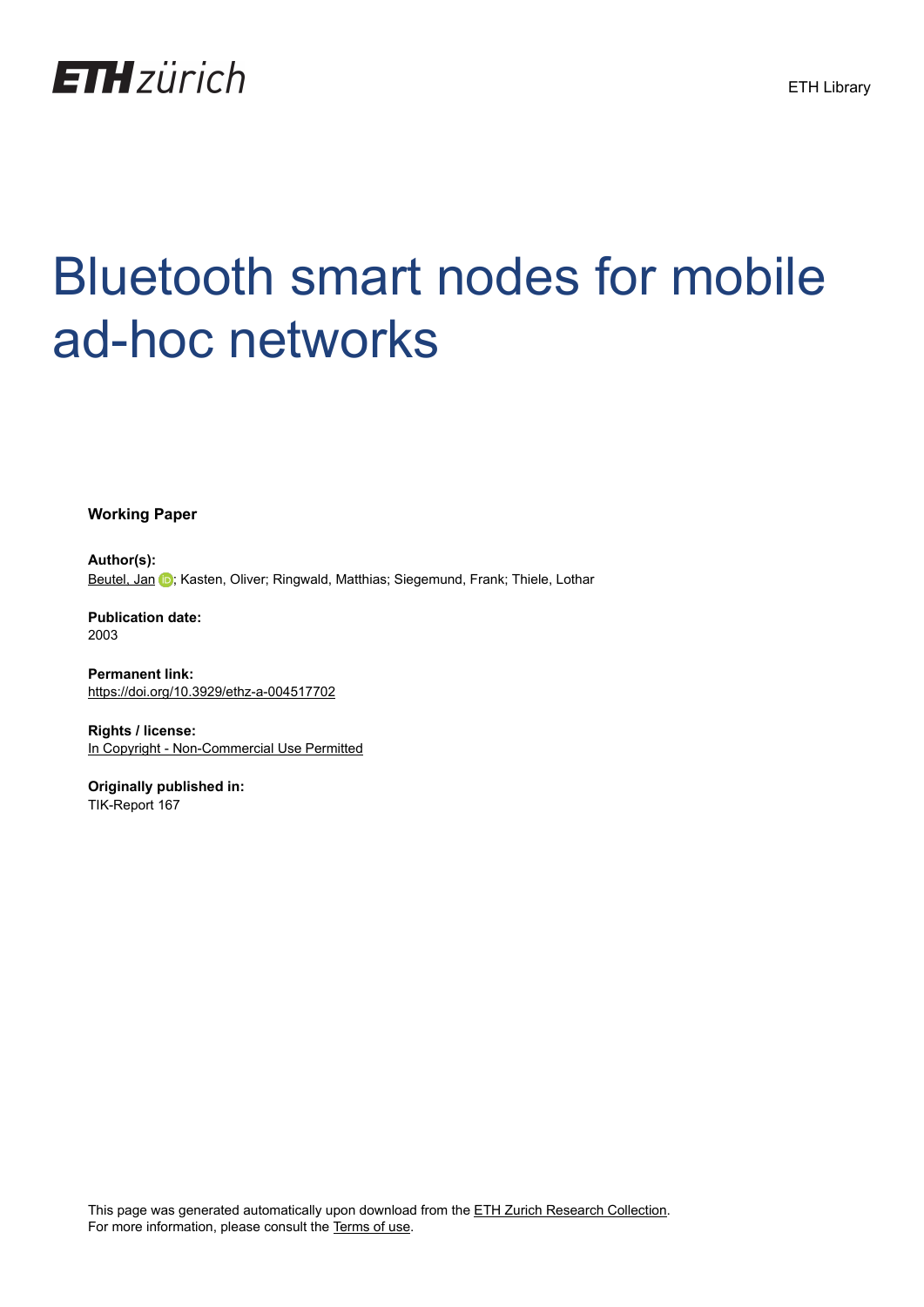# **Bluetooth Smart Nodes for Mobile Ad-hoc Networks**

Jan Beutel, Oliver Kasten, Matthias Ringwald, Frank Siegemund, Lothar Thiele<sup>∗</sup> TIK-Report No: 167 Computer Engineering and Networks Lab Swiss Federal Institute of Technology (ETH) Zurich 8092 Zurich, Switzerland beutel@tik.ee.ethz.ch

# **Abstract**

*In this paper, we describe the deployment of large mobile ad-hoc networks using standard components. The design, implementation and operation of distributed, self-organized, large scale, mobile communication and information systems poses many interesting research problems. While a lot of questions devoted to algorithmic and architectural aspects are already being pursued, few have actually deployed such systems to the extents envisioned. We present Bluetooth Smart Nodes, each of which can store information, compute and communicate using standard wireless interfaces on a limited resource platform. These wireless enabled small devices can interact in a heterogeneous environment consisting of different types of networking nodes as well as with other wireless enabled appliances. Important requirements and design tradeoffs to be able to support multiple communication interfaces, handle limited resources, power aware operation and efficient testbed deployment are discussed. The BTnodes are integrated into our MANET application and networking framework. Demo applications give an insight into usage scenarios envisioned for future architectural explorations.*

#### **1 Introduction**

Mobile ad-hoc networks have many attractive applications as computer systems and communication devices become truly ubiquitous. The past years have seen quite a few technologies and devices appearing and maturing. Handheld devices are no longer emerging technology but widespread. Especially mobile communication devices have opened new opportunities with applications like the short message service generating billions of interactions per year between independent devices.

The ongoing trends in miniaturization, price, performance and ever higher levels of system integration are pushing electronic devices into regimes that exceed visions [1] and expectations alike [2]. In contrast to the user centric approach of PC's, and infrastructure based systems like cellular telephony in the past years, the class of networked sensors are becoming a reality today that are actually empowering the environment to become "smart". As the Internet becomes ubiquitous, not the devices themselves will be dominating the field, but the network, applications and interactions. Interoperation between the most heterogeneous devices is thus an absolute necessity.

By using standardized communication interfaces, these networking nodes can interact with everyday appliances, peripheral devices, sensors and actors. A user can gain access to resources in the network and to sensors and actors attached to nodes of the network at its perimeter to the physical world. According to [2, 3] services in the network are the dominating factor for future growth. Fostering this interaction are established userinterfaces on

<sup>∗</sup>The work presented in this paper was supported by the National Competence Center in Research on Mobile Information and Communication Systems (NCCR-MICS), a center supported by the Swiss National Science Foundation under grant number 5005- 67322.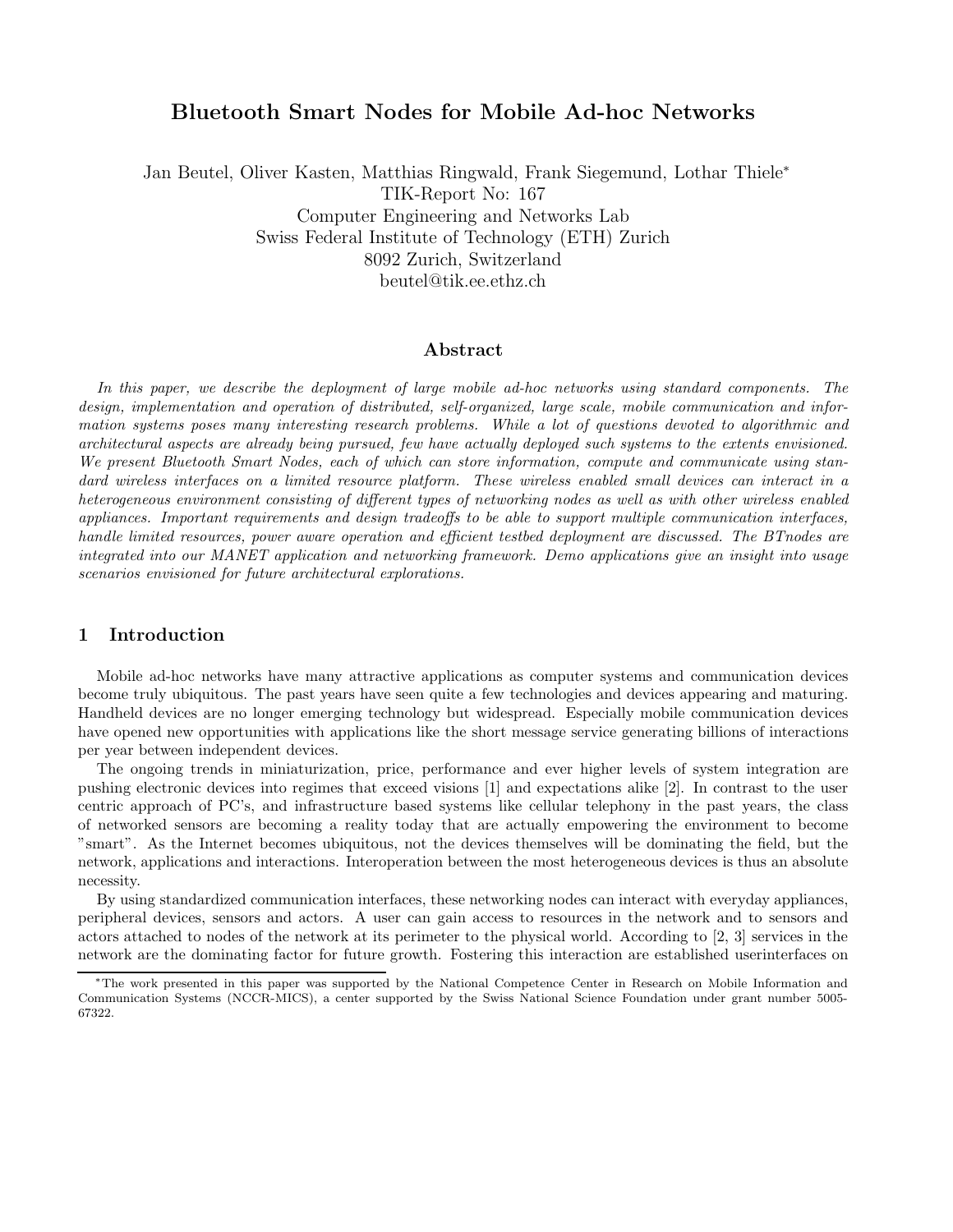already common devices such as PDA's and cellular phones that make it possible to reach out into the digital representation of everyday objects and interactions.

This requires infrastructure that can provide peer to peer services across many hierarchies of devices and in a distributed and heterogeneous world. In order to scale to populations magnitudes higher than present today, flexibility, compatibility, self assembly and a timely deployment are as important as low power and small size.

Nevertheless, to date only very select deployments of these ideas have been realized [3]. Only very limited and actually few solutions for the implementation of ad-hoc networking system today are available. They are usually restricted in flexibility and the number of nodes in a single deployment that can actually interact with each other. Heterogeneity in existing solutions usually is limited to a maximum of a mobile unit and a base station. Interaction between hierarchies of devices can only be made possible if certain commitments are made and compatible standards are used, albeit their known deficiencies.

In order to be able to implement and analyze algorithms, networking principles, architecture tradeoffs and applications on a great number of mobile autonomous nodes the wireless prototyping testbed based on the miniaturized Bluetooth Smart Nodes (BTnodes) discussed in this paper has been developed based on standardized technology and prefabricated OEM macro modules. This makes it possible to focus on the higher levels of abstraction such as network, transport and session layer as well as applications and services. The utility of ubiquitous technology like Bluetooth and Wireless LAN is dominating clearly over the negative aspects such as the unacceptably high power consumption, considerable bulk and complexity of the implementations available today. To achieve the goal of large heterogeneous MANETs with all types of "smart" devices valuable insights gained from the deployment are going to have to drive the future development issues in lower level radio and baseband hardware.

#### **1.1 Ad-hoc Networking Design Considerations**

In order to support large ad-hoc network configurations of hundreds and thousands of nodes certain requirements have to be considered. Mobility, scalability and most important self-organization are the most dominant of these requirements, while flexibility, low power consumption and small size are optimization goals in the design space.

Networking nodes each need to contain storage, computation and communication resources to account for the necessary flexibility and scalability in such an environment. Communication should not only be possible through one single type of interface with one frontend per node but over multiple frontends per node enabling the exploration of network topologies at a higher degree of freedom without topology limitations, interference and performance degradation.

Achieving low power operation is crucial when scaling to very large and dense populations since increases in power densities and energy scavenging techniques are not keeping up with the rapid pace of semiconductor development. Coupled to low power consumption, but also due to the nature of many MANET applications, that are often embedded applications, stringent resource constraints apply. An optimal use of the available real estate in respect to system size, CPU cycles, wireless communication bandwidth and battery capacity efficiently is crucial.

The use of standardized communication systems such as Wireless LAN and Bluetooth allows testbed components to communicate with other wireless enabled appliances such as cell phones, headsets, PDAs, laptops, keyboards, game controllers, printers, video equipment, mobile storage, media players, cameras and many others through well defined APIs. This is crucial for the timely deployment of such a system as development time is reduced and off the shelf components can be integrated. Moreover as the Internet becomes ubiquitous, wireless access will be available virtually everywhere either through broad coverage of Wireless LAN, cellular services or occasional hot spots. Without connection to the outside world, the use of such a heterogeneous networked system would be very questionable and most tedious, the possible deployment limited to an artificial scenario at a single lab location.

In designing a test and demo system for mobile ad-hoc networks one of the largely unknown is the exact application and it's final implementation that these systems will serve. This implies, that one has to over-provision certain resources in order to cater for the development overhead and to be able to detect possible tradeoffs, architectural and structural changes. A well understood standard operating system (Linux) and ready to use development tools (gcc, gdb and Java) certainly are desirable when researchers that are not experts in embedded architectures want to profit from such a testbed for their own purposes. Here, where MANET applications, mechanisms in the network, transport layer and above as well as network services are the intended application of such a framework, it is important to provide this flexibility.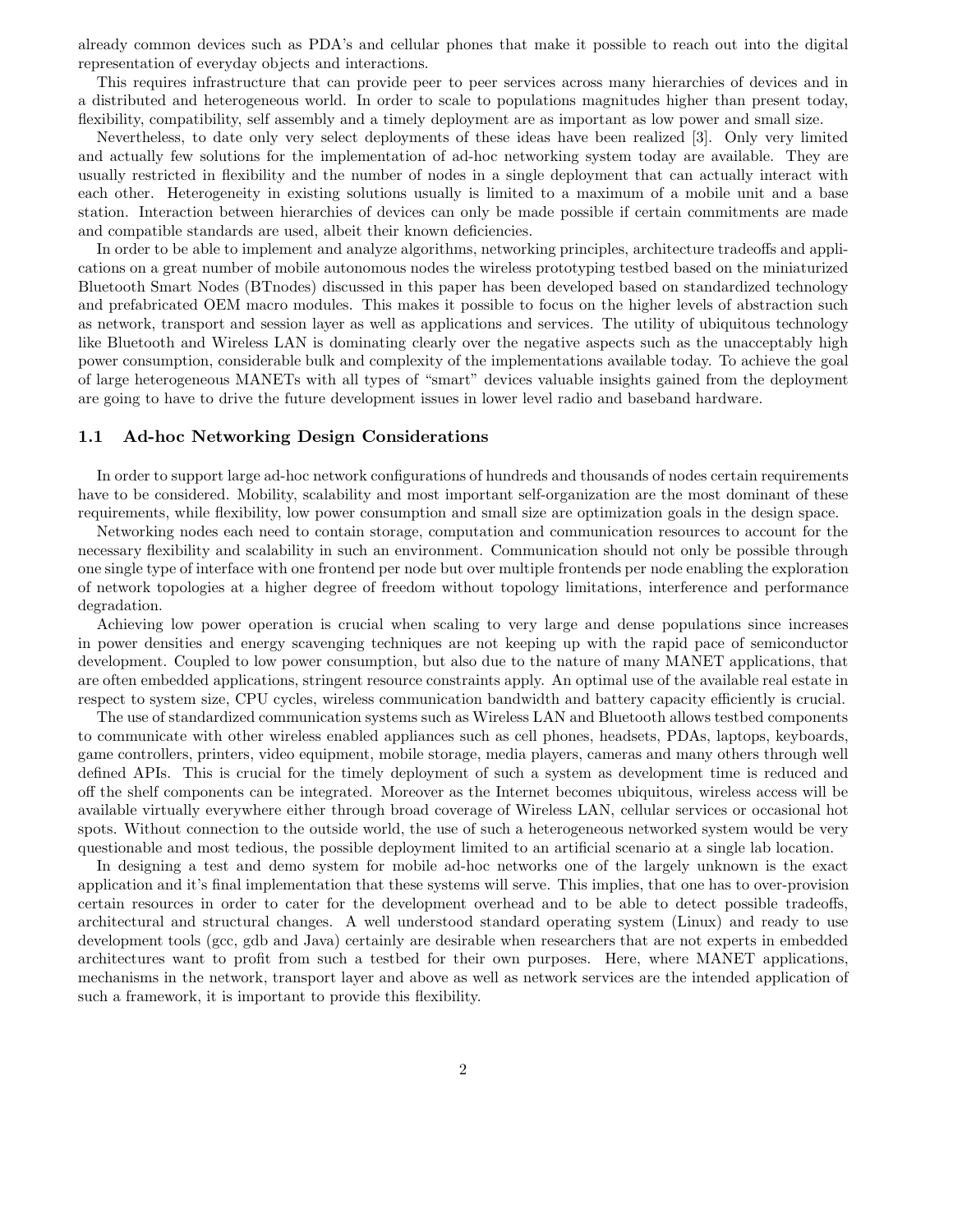## **1.2 Related Work**

Many projects on integrated wireless sensor networks have triggered a large amount of work in the area in the last years. Although most of them have system centric approaches, they often focus on understanding and developing low level radio and baseband technology suitable for very limited, single chip implementations [4, 5, 6, 7].

The most prominent of all network sensor implementations today are surely the UC Berkeley motes [8] that are very similar to the BTnodes but have less IO and memory resources and a different radio frontend. In order to operate this frontend all the medium access layer and baseband processing has to be done on the host CPU itself, requiring a carefully designed and fine-grained real time operating system (TinyOS) to meet all timing constraints of the radio. This also requires a meticulous design process for any application implemented, that makes use of the host CPU, which implies knowledge about RT systems and training. The greatest drawback of such a full custom solution is, that it cannot interface with other wireless enabled devices, other than motes.

PDA's such as the iPAQ that are also part of our testbed scenario have been widely used as a ready to use, well supported solution when size constraints are given and systems with more than two or three laptops are desirable [9, 10, 11]. Recently, commercially available motes have been used in conjunction with PDA's to be able to increase the number of available nodes [12, 13, 14]. The great success of the motes and of TinyOS as a prototyping platform shows, that a demand for such systems is clearly available and further research necessary. Other prototyping systems are based on FPGAs, StrongARM processors etc. [15, 4].

The Pushpin nodes developed by the MIT Amorphous Computing experiment [16] are confined to specific locations and rely on infrastructure to operate. Custom infrared and RF communication interfaces have been developed here as well.

IrDA has been used in the past [17] for very early work on ubiquitous interaction devices but has proven to be unreliable and heavily dependent on the line of sight [18].

Issues concerning the power consumption are targeted by all these projects alike. Most notable are the strategies to use a secondary low power signaling radio link to wake up a remote system [9] and the online approaches for dynamic power management by [19, 20, 21, 22, 23].

In the following section we give an overview of the testbed components and on the technologies involved and their limitations. In section 3 the Bluetooth Smart Nodes are presented in detail with a focus on the hardware features. Concepts of energy aware operation are outlined in both sections with a detailed power consumption breakdown. Section 4 deals with the system software of the BTnodes. We conclude with two demo examples that have been implemented on our platform to demonstrate the interaction of multiple heterogeneous devices.

## **2 Overview on MANET Testbed Components**

The wireless testbed described consists of three different classes of networking nodes: A Maxi class based on a laptop PC, a Mini class based on a PDA and a Micro class based on an embedded microcontroller, the BTnode. These networking nodes each feature multiple communication interfaces as well as computing and storage resources equivalent to their class specification.

| <b>Class</b> | $\cos t$ | <b>Size</b>  | CPU Type   | Frequency | Storage | Memory  | Bandwidth  |
|--------------|----------|--------------|------------|-----------|---------|---------|------------|
|              | ™\$1     | $\rm [cm^3]$ |            | [MHz]     | [Mbyte] | [Mbyte] | [Mbit/sec] |
| Maxi         | 3000     | 3200         | Pentium4   | 2000      | 40000   | 500     | 108        |
| Mini         | 1000     | 300          | XScale     | 400       | 1000    | 64      |            |
| Micro        | 110      | 12           | ATmega1281 | 7.3       | 0.128   | 0.064   | 0.768      |

#### **Table 1. Testbed component features**

Depending on the applications and the scenarios surely the one or the other platform has it's advantages. In selecting such a heterogeneous group we are able to investigate into the interplay of the very small, numerous and resource limited devices such as smart tags and wireless sensor network nodes with larger already common but more bulky equipment incorporating a host of resources, extensive monitoring, debugging and development support and sophisticated user interfaces such as PCs and PDAs.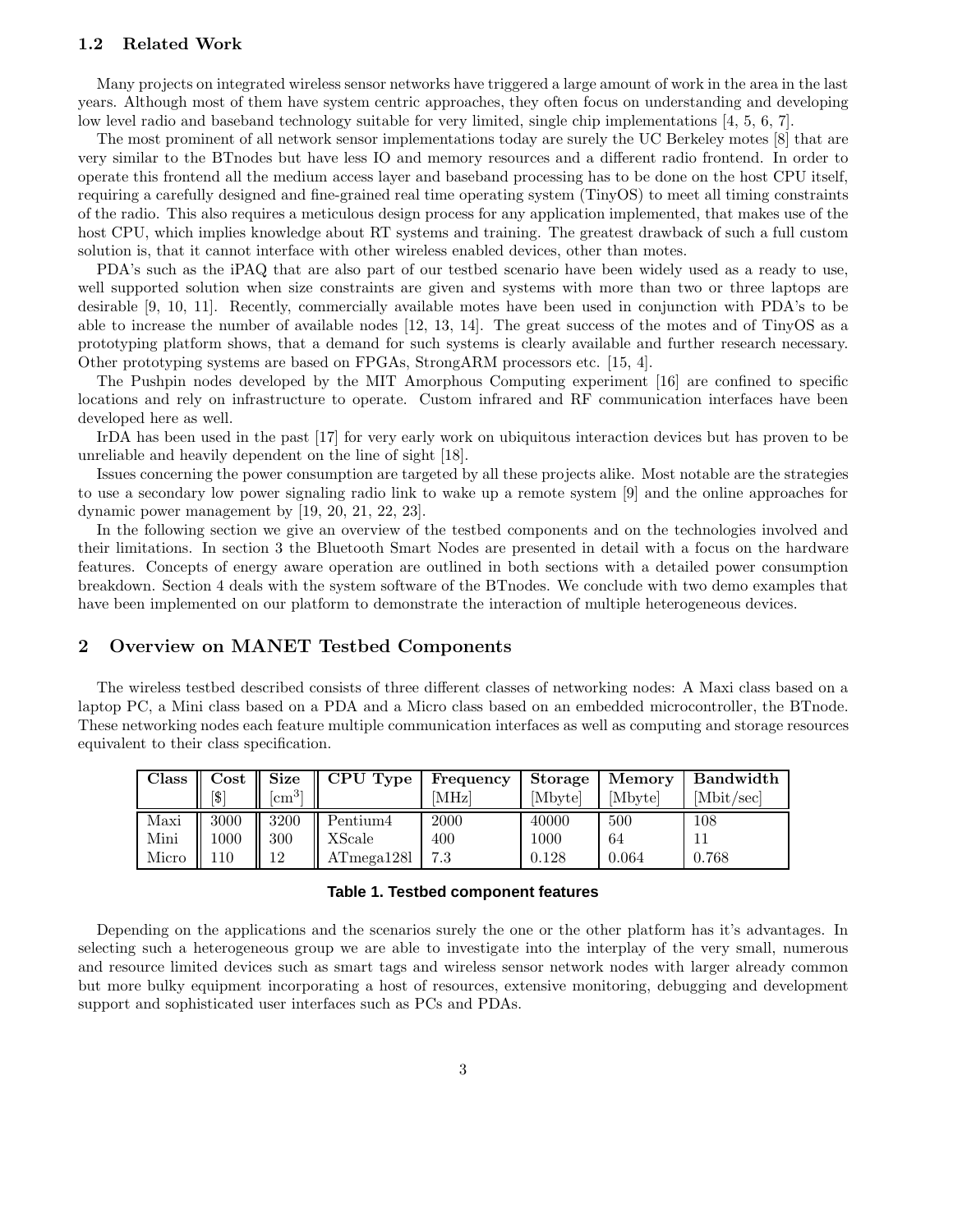

**Figure 1. Different scales of heterogeneous devices that can interact with each other**

The three classes of networking nodes can be distinguished according to cost, size, power and resource features. An overview of the features and classification is given in table 1. Furthermore, all classes have compatible interfaces, both to the user and to the developer.

#### **2.1 Wireless Interfaces and Resources**

Wireless networking systems available today range from Wireless LAN to cellular and low rate messaging and control technologies. Ideally such a medium would be required to be able to send a lot of data, very far, very fast, to many separate users and all at once [3]. Unfortunately to achieve all of these objectives simultaneously is prohibited by laws of physics so a compromise has to be made in many cases.

Major differences can be identified in the spatial capacity, network topology, resource consumption, latency and throughput. Significant trends have been identified and are expected to sustain into the future: I. A growing demand for wireless data in portable devices, II. the crowding of spectrum, III. the growth of high speed wired Internet access, and IV. the shrinking semiconductor cost and power consumption for signal processing [24, 4, 5, 6].

The wireless communication interfaces used in this prototyping platform are standard interfaces. This allows for flexible interaction with other devices that incorporate these standards. The availability of standard interfaces and drivers is necessary for a fast deployment of the whole system to potential users.

Wireless LAN has shown to perform very poorly when used with single interfaces in multihop scenarios [25, 24]. Multiple networking interfaces per nodes allow to overcome limitations imposed by standardized wireless systems at the cost of additional channels and of resources. Using multiple instances of both Bluetooth and Wireless LANs in a node allows to adapt to the necessary cell sizes (overlay networks) and to scale the available bandwidth in multiples of 0.768 (Bluetooth), 11 (IEEE 802.11b) and 54 (IEEE 802.11a), up to 108 Mbit/sec (proprietary IEEE 802.11a). Additionally, multiple Bluetooth systems per networking node make it possible to actively route across the very limited piconet borders, whereas Bluetooth and Wireless LAN in one node allow to bridge between the different standards.

#### **2.2 Communicating with other Wireless Enabled Devices**

A connection from the testbed components to other networks, especially to the Internet is very important for interacting in applications and for monitoring and control purposes. It can be achieved through Access Points, at medium and high data rates as well as by using cellular services, such as GPRS (see figure 1). Nodes supporting multiple types of interfaces simultaneously can act as a bridge between different systems. For example an iPAQ equipped with Wireless LAN and Bluetooth can provide IP connectivity to a Bluetooth piconet through WLAN access points, whereas a Bluetooth enabled phone can provide the same for a wireless ad-hoc network when out of range of the access point. By using BTnodes in such an environment sensors and actors can instantaneously become part of the always-on, always-connected Internet.

GSM phones are widely spread and can serve as good user terminals due to their familiar user interface. They can send and receive short messages, exchange data objects, provide low rate IP access. Recently uploading applications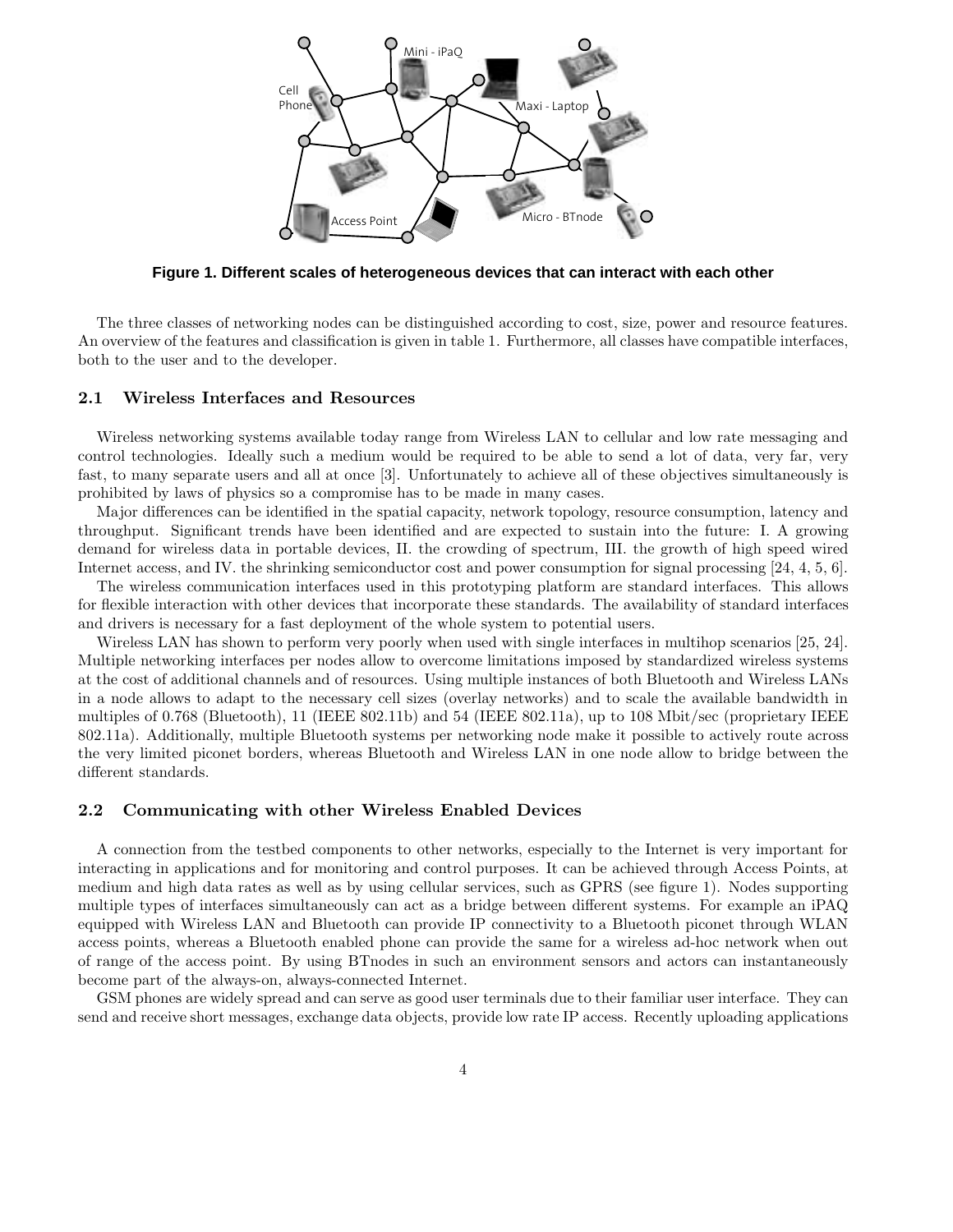and remote execution of these is also becoming a comodity. Other devices, mostly from the multimedia domain are slowly becoming available, although far from a commodity. They can be used for various interactions with the testbed components described (see the application example in section 5.2).

A drawback is that the standardized protocols like Bluetooth are often very specialized and quite clumsy. Almost every interaction imaginable is defined by a profile that needs top be implemented on the devices.

# **2.3 MANET Testbed Classes**

The Maxi class consists of laptops equipped with different wireless interfaces ranging from low rate, low range Bluetooth at 768 kbit/sec to high rate IEEE 802.11a at 108 Mbit/sec. Support for multiple interfaces is only limited by the overall size, mobility requirements and power consumption. Characteristics of this class are flexibility, a feature rich user interface and a wealth of support and debugging possibilities. The use of the Linuxoperating system gives the system the most transparency possible for development and monitoring work.

The Mini class are iPAQ type devices that are already a common handheld platform used by many researchers. The benefit of this device is the considerable reduction in form factor while still supporting a familiar and powerful operating environment, integrated Bluetooth and Wireless LAN and the broad availability of peripherals and documentation. The networking interfaces that can be supported simultaneously are somewhat more limited than on a laptop because only one expansion pack can be added at a time and the USB port is solely available to be used as a slave device.

At about 1/10 the cost and the size of a laptop it can be used in higher mobility settings with possibly more units than with PC based systems. The ratio of the operating frequencies, memory and network bandwidth are comparableat around  $1/10$ , only the permanent storage capability is considerably reduced by  $1/40$ . Most deployments today are known to have on the order of tens of these devices [10, 12, 9].

The characteristics of the Micro class devices are a competition-less small form factor and low component count while maintaining a standardized wireless interface. A detailed description of the system implementation is available in sections 3 and 4.



**Figure 2. The Micro class: Bluetooth Smart Node with microcontroller, sensor interface and Bluetooth**

To fulfill the requirement of ubiquitous deployment of MANET capable devices, many more devices than feasible using the Maxi and Mini class need to be considered. When comparing the Micro class devices to the other two device classes the magnitude of reductions in cost, size, operating frequency and communication bandwidth are comparable, at about 1/50 for the Mini class and about 1/100 for the Maxi class resulting in a similar distribution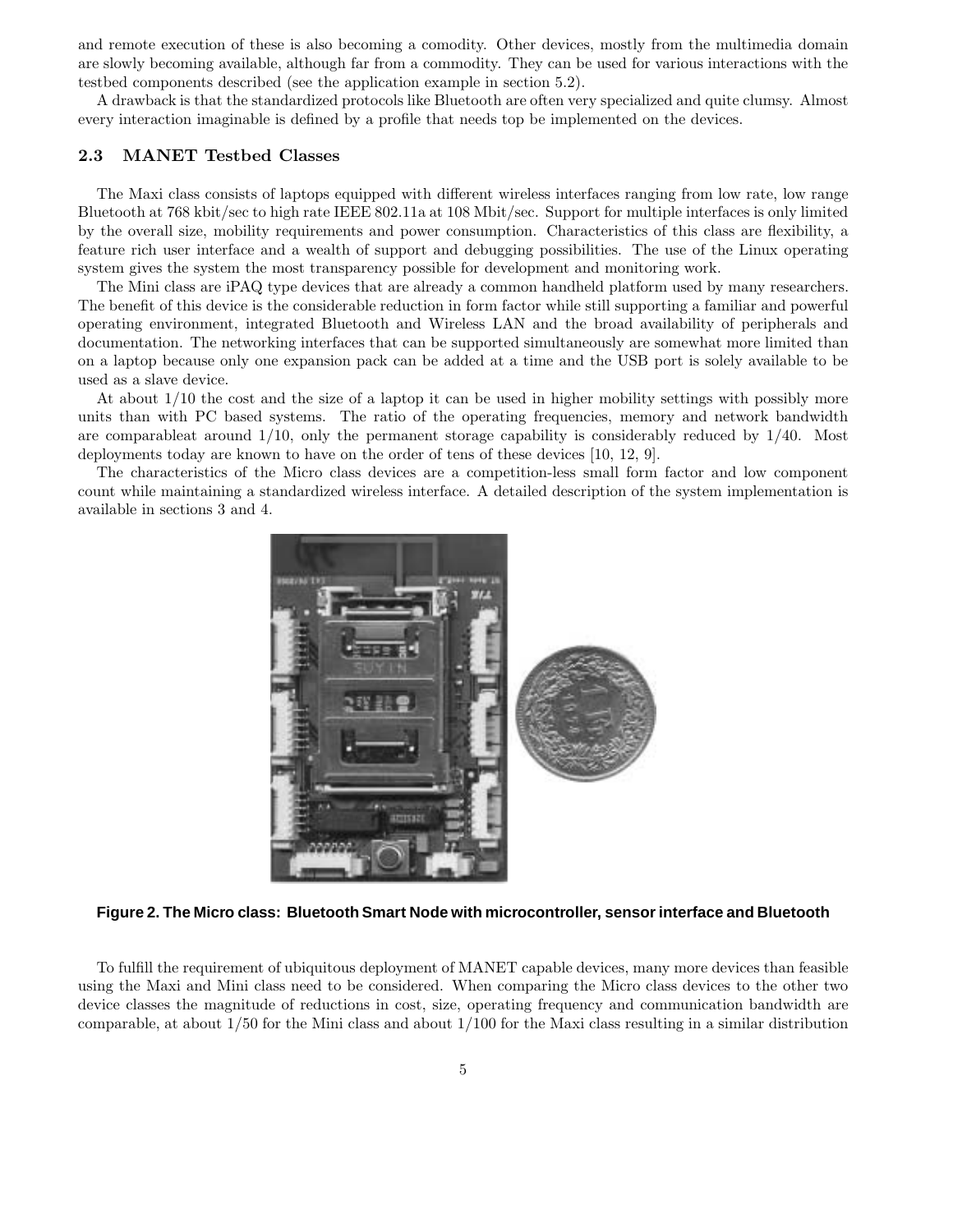of resources among these devices. The storage and memory is reduced drastically by factors of many thousandsfor nonvolatile storage and for system memory. This shows clearly that these devices are not suited for resident applications but more for networking and communication applications.

|       | Class   Operating System | API             |
|-------|--------------------------|-----------------|
| Maxi  | Multitasking OS          | Java JDK/JRE    |
| Mini  | Downsized OS             | Simple Java JRE |
| Micro | Limited OS               | Simple drivers  |

#### **Table 2. Software APIs**

For each networking interface the appropriate drivers are provided as part of the operating system. At a minimum a connection/disconnection state machine and means for exchanging addressing information are necessary in such a driver. Applications then can make use of the interfaces through these drivers.

#### **2.4 Energy Aware Operation**

Many developments concerning lowering the power consumption of very specific parts [20, 19, 22] or of whole systems [21, 26] have been made. In principle, there are two ideas most noteworthy to our testbed approach: I. Wireless communication strongly dominates digital computation [4, 8, 6] and II. If you really want to save power you have to turn off systems or parts thereof [11, 9, 23]. In the sense of a whole architecture, to turn off a system really means to power off, not just to trigger a disable pin or go to a different power mode.

The well known numbers on the bitwise energy consumption for wireless communication and computation [6, 4] are important indicators. But they cater primarily to the development of semiconductor circuits. From a system perspective it is not just important to achieve a single most efficient power mode, but an overall optimized duty cycle for the system power consumption.

This means that one has to provide flexible methods for controlling all the resources and their modes of operation available on a networking node. Where shutdown or disable is not implemented in the hardware or in cases where these are not sufficient to reach a power dissipation close to 0 when unused, a separate software controllable power supply should be implemented. The result achieved through this method is comparable to clock gating with a remaining power dissipation of only the standby current of the power supply which is typically *<* 6 <sup>µ</sup>W. A good example for power control are the PCMCIA specifications that have added power-management in a well-defined interface. Insertion and removal, suspend and resume as well as the time most appropriate to change to a new power state are detected by the drivers. When disabled, the driver interface can disconnect the card from it's power source completely.

Standby modes are not really an option when the goal is to investigate networking applications. Without improved energy saving mechanisms and standard rechargeable batteries the Maxi and Mini classes can be operated autonomously for only short periods. The Micro platform shows a tenfold increase in the operating time (see table 3).

| Class | Supply<br>Ш | Power Drain    | Lifetime   |  |  |
|-------|-------------|----------------|------------|--|--|
|       | [Wh]        |                | h          |  |  |
| Maxi  | 53.28       | $13.3 - 26.2$  | $2 - 2$    |  |  |
| Mini  | 5.04        | $0.39 - 2.02$  | $2.5 - 13$ |  |  |
| Micro | 3.02        | $0.067 - 0.25$ | $12 - 45$  |  |  |

**Table 3. Power consumption under load**

# **3 Bluetooth Smart Nodes - The Embedded Micro Platform in Detail**

The BTnode is an autonomous wireless communication and computing platform based on a Bluetooth radio module and a microcontroller. The benefit of this platform is the small form factor while still maintaining a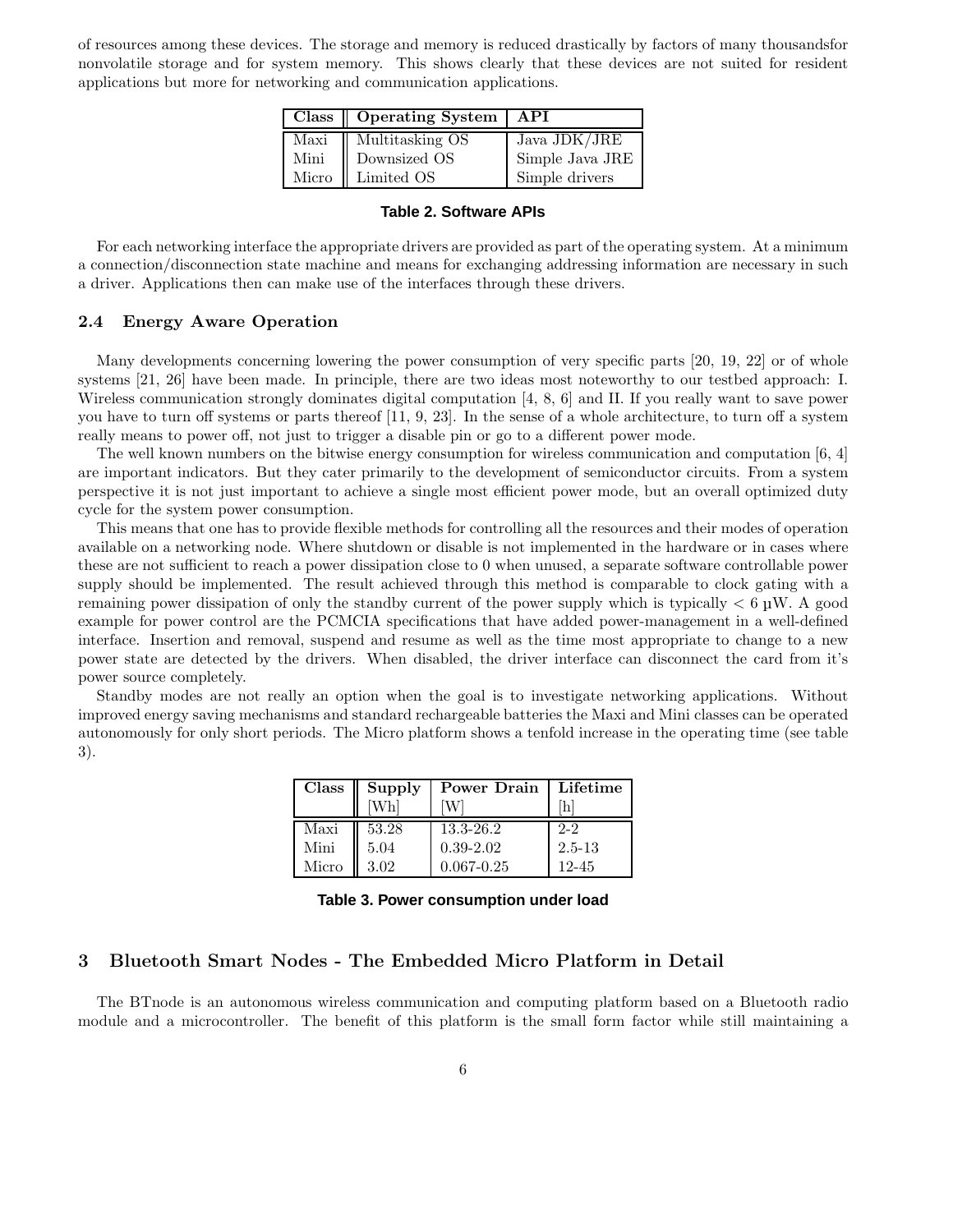standard wireless interface. With its general purpose interfaces the BTnode can be used with many peripherals, such as sensors, DSPs, serial devices (like GPS receivers, RFID readers, etc.) and user interface components.

Having networks comprising hundreds of autonomous nodes in mind, the following target features were considered in the design of the BTnodes:

- **In-circuit programmable Bluetooth platform:** Simple reprogramming of the system software as well as drivers is crucial to any development work. Although a very standard requirement a surprising amount of devices do not yet support this feature.
- **Remote update of system software:** When it comes to the deployment of the BTnodes there must be a way to reprogram the nodes over the network as they will be distributed in many different locations and not necessarily attached to a PC.
- **Low component count:** Cost effective, timely deployment and the reduction of design iterations both demand a fairly simple design consisting of standard components.
- **Overall system size:** One of the most apparent arguments for not deploying laptops and PDAs in large quantities besides the cost is the system size. They would interfere unduly with the environments that are intended for the use of our testbed components and sometimes cannot be placed exactly where necessary.
- **Simple debugging capability:** An experimental platform must support an easy to handle standard way of debugging. Many changes to the software and extensive monitoring are the main applications for this feature.
- **Sensor and user interface:** The BTnodes are targeted to be attached to sensor and UI peripherals in many usage cases. A standard interface is thus necessary.
- **Single voltage design with power management:** Supporting multiple operating voltages creates a much more complex design and limits the possible interactions with peripherals.

Most commercial Bluetooth solutions are available as fully self-contained transceiver modules that implement a the lower layers of the protocol from RF frontend to the generic Host Controller Interface (HCI). Representing a classical embedded system they contain an embedded CPU, different types of memory, baseband and radio circuits. They are designed to be used as add-on peripherals with the higher layers of the Bluetooth protocol and applications implemented on a host system. Due to system partitioning and commercial interests the in-system CPU and memory are usually not available to developers for user specific implementations.

Thus, a minimal stand alone Bluetooth node needs an additional host CPU to execute applications and the corresponding higher layers of the Bluetooth protocol like the connection state machine in the logical link layer and adaption protocol (L2CAP).

#### **3.1 BTnode Hardware Overview**

The BTnode hardware (see figure 3) consists of an Atmel ATmega128l microcontroller with on-chip memory and peripherals. The microcontroller features an 8-bit RISC core delivering up to 8 Mips at a maximum of 8 MHz. The on chip memory consist of 128 kbytes of in-system programmable Flash memory, 4 kbytes of SRAM and 4 kbytes of EEPROM. There are numerous peripherals integrated as well: JTAG for debugging, timers, counters, pulse width modulation, 10-bit analog digital converter, I2C bus, two hardware UARTs. An external low power SRAM adds another 60 kbytes totaling in 64 kbyte SRAM available on the system to be used as data memory.

A real time clock is driven by an external quartz oscillator to support timing updates while the device is in low power sleep mode. The system clock is generated from an external 7.3728 MHz crystal oscillator.

The single input power supply is designed to be used on a 3 cell rechargeable battery. The power management is performed by a low dropout linear voltage regulator that provides the system voltage of 3.3 V. Although parts of the BTnode system could be operated at lower voltages this option was not used since 3.3 V is the one most commonly used and it would make it more difficult to interface with other devices and sensor peripherals. A final production version would surely prefer a lower operating voltage over a prototype.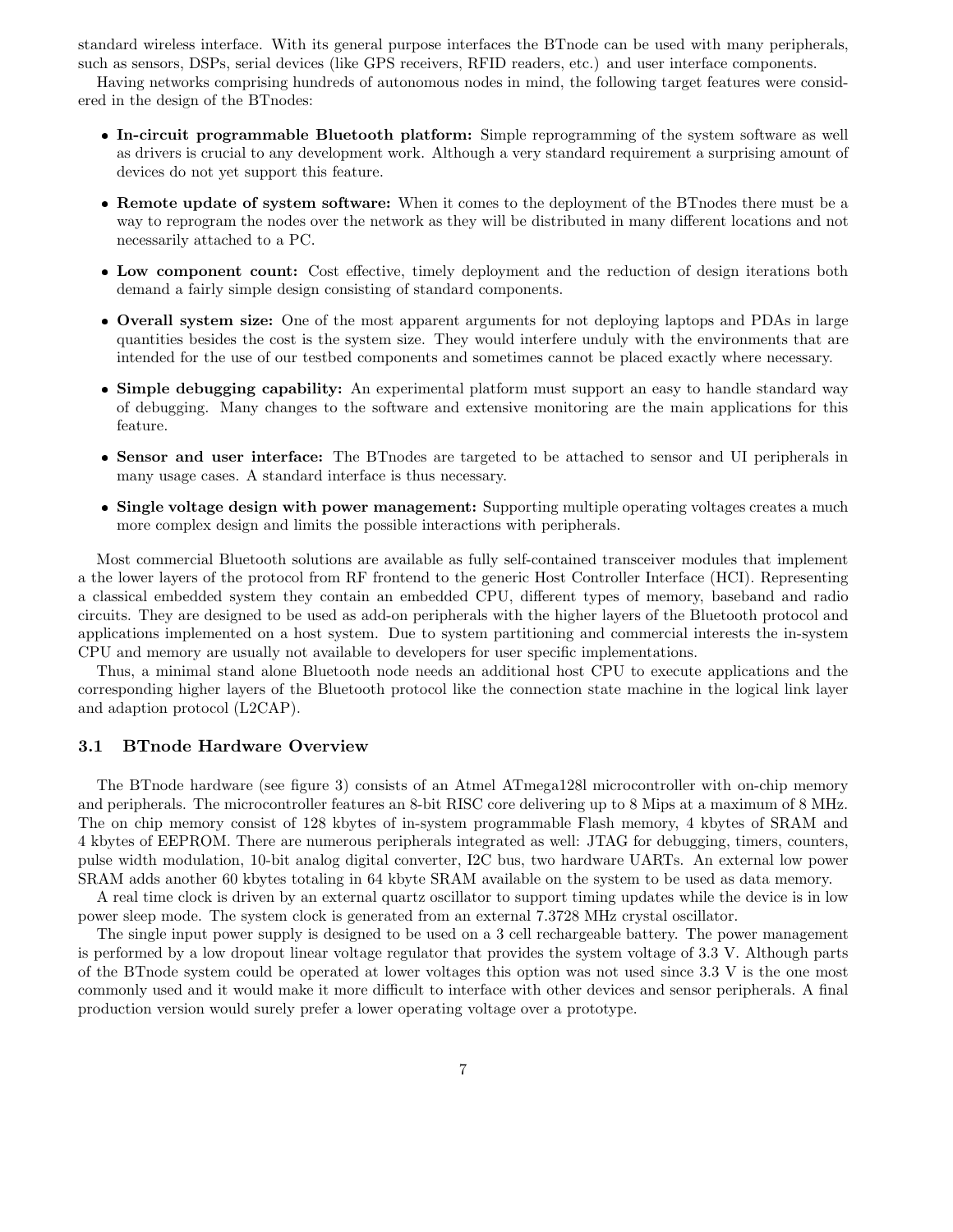

**Figure 3. The BTnode system overview**

A Bluetooth module is connected to one of the serial ports of the microcontroller using a detachable module carrier and to a planar inverted F antenna (PIFA) that is integrated into the board to reduce the critical components. The operating and power modes of the Bluetooth module can be controlled by the MCU.

Four LEDs were directly integrated, mostly for the convenience of debugging and monitoring although they could easily be optional external add-ons. One analog line is connected to the battery input to be able to monitor the battery status. A reset button was added to ease software development. The other peripherals are directly accessible on external connectors. These connectors all have 4 signal lines and additional power and ground lines to be able to flexibly power and control add on sensor peripherals. The supply voltage for MCU, memory and Bluetooth is fed through 0 Ohm resistors. This is a common way to enable exact in-situ power consumption profiling for each component. Simply detach the resistor and add a connection to a current meter.

In cases where additional networking capability is necessary, a second Bluetooth module can be attached to the second serial port of the MCU as an external peripheral.

#### **3.2 Designing for Power Aware Operation**

When pursuing an overall strategy to reduce the system power consumption, the interplay of the system components is most important.

Different power saving modes are available for both the microcontroller and the Bluetooth module. Furthermore the microcontroller can be run at different operating frequencies controlled by the software. Clock division is supported from 2-129 resulting in an operating range from 7.3728 MHz down to 57 kHz (see figure 4 for the resulting power consumption of the MCU). Of course changing the system clock frequency in operation affects most of the peripherals as well and caution must be exercised when using devices like UARTs and timers that depend on the system clock frequency. Therefore it is suggested to only use this feature to adjust the optimal point of operation after an application has been defined and not to implement dynamic frequency scaling to achieve optimal power savings.

The processor supports sixdifferent sleep modes that use clock gating techniques to disable certain modules in the MCU, thereby saving power: Idle, ADC Noise Reduction, Power-down, Power-save, Standby and Extended Standby. The modes are controlled by a register value and activated upon execution of the sleep() instruction and last until an interrupt occurs. Table 4 shows the power consumption for every mode.

- **Idle Mode:** This sleep mode basically halts *clkCPU* and *clkFLASH*, while allowing the other clocks to run.
- **ADC Noise Reduction:** This sleep additionally halts *clkI/O*, while allowing the other clocks to run. This improves the noise environment for the ADC, enabling higher resolution measurements from sensors.
- **Power-down Mode:** In this mode, the external oscillator is stopped. When waking up from Power-down Mode, there is a delay from the wake-up condition.
- **Power-save Mode:** This mode is identical to Power-down, with the exception of *TimerCounter0* that will continue to run during sleep.
- **Standby Mode:** This mode is identical to Power-down with the exception that the oscillator is kept running.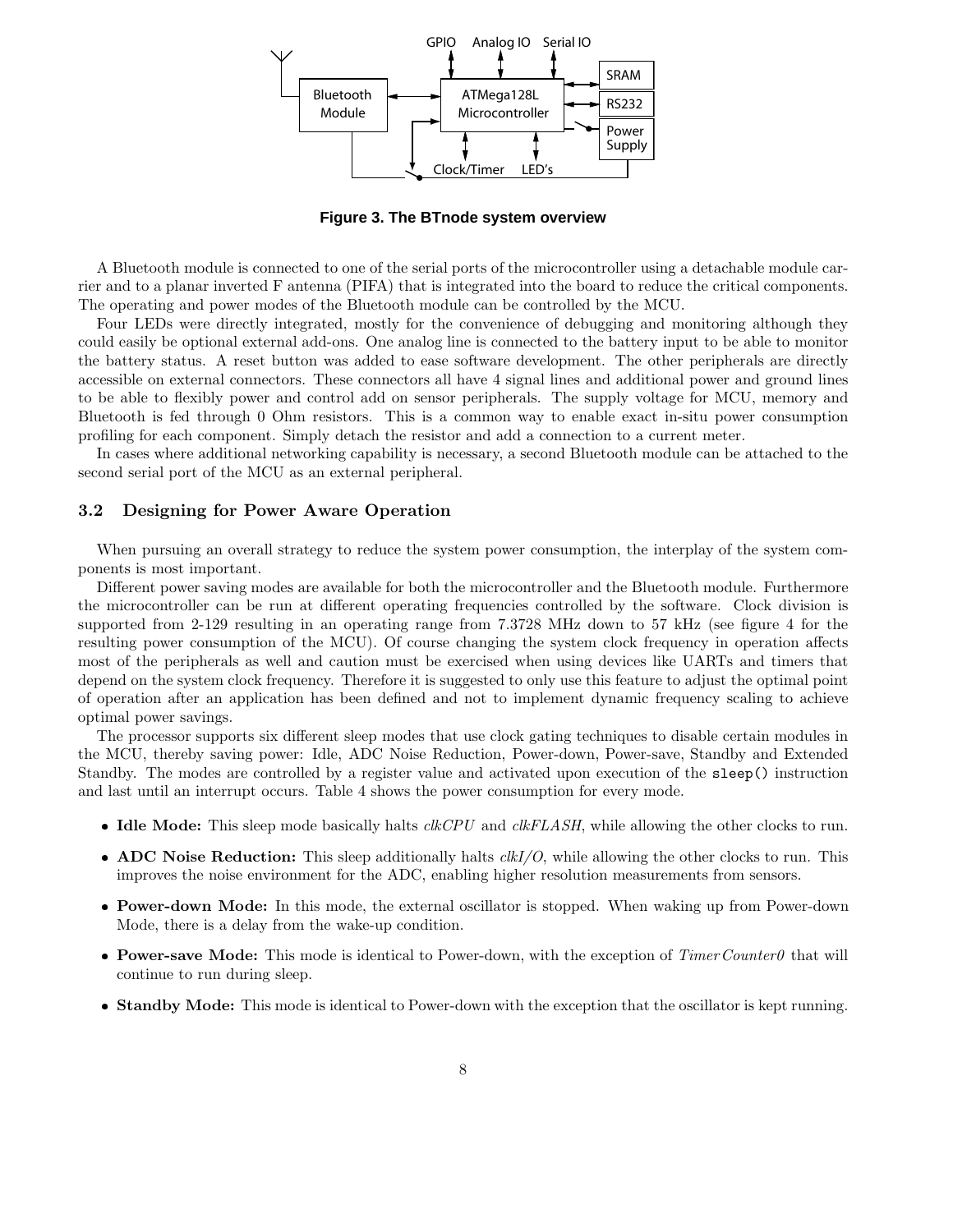

**Figure 4. Processor power consumption**

 **Extended Standby:** This mode is identical to Power-save mode with the exception that the oscillator is kept running. From both standby modes, the device wakes up in 6 clock cycles.

| Component                   | Power Consumption $\overline{\text{mW}}$ |        |            |                |                |                             |           |                         |
|-----------------------------|------------------------------------------|--------|------------|----------------|----------------|-----------------------------|-----------|-------------------------|
|                             | Active                                   | Idle   | <b>ADC</b> | P-down         | P-save         | <b>Standby</b>              | E-Standby |                         |
| MCU ATmega1281              | 29.04                                    | 15.71  | 6.99       | 0.04           | 0.05           | 0.53                        | 0.52      |                         |
|                             | Active<br><b>Dynamic Access</b>          |        |            |                | <b>Standby</b> |                             |           |                         |
| <b>External SRAM</b>        | 1.65                                     |        |            | 2.44           |                | 0.09                        |           |                         |
|                             | Off                                      | On     | Init       | <b>Visible</b> | <b>Inquiry</b> | $\overline{\text{Connect}}$ | Tx        | $\mathbf{R} \mathbf{x}$ |
| <b>ROK 101 008 R3A</b>      | 17.46                                    | 96.53  | 69.96      | 71.45          | 162.92         | 102.20                      | 134.54    | 138.34                  |
| <b>ROK 101 007 P4D</b>      | 17.46                                    | 174.64 | 134.05     | 136.16         | 216.25         | 157.61                      | 164.27    | 197.80                  |
| <b>ROK 101 007 R1A UART</b> | 16.24                                    | 109.43 | 37.69      | 89.96          | 151.37         | 138.27                      | 170.08    | 137.94                  |
| <b>ROK 101 007 R1A USB</b>  | .29                                      | 104.08 | 128.34     | 146.49         | 205.82         | 165.76                      | 226.68    | 157.91                  |

#### **Table 4. Component power consumption breakdown for different modes of operation**

The power control of the Bluetooth subsystem follows a twofold strategy. The Bluetooth module supports different power modes that can be activated either by an external line (enable) or in software. By large, the power consumption depends on the operating mode of the radio. This means, that given an optimal communication strategy and in relation to the consumption of the rest of the components power management must only be considered while not communicating.

In table 4 the detailed power consumption breakdown is given for different versions of the same Bluetooth subsystem in the relevant operating modes. The difference of pre-series (ROK 101 007 P4D) to the certified product and of the point-to-point (ROK 101 008) to point-to-multipoint (ROK 101 007) are quite plausible and can be explained by improvements in hard- and software. The most significant difference exists in the case of the same hardware while using alternative interfaces (ROK 101 007 R1A). This shows, that a USB interface results in a much higher overall power consumption whereas a UART system is highly ineffective in the idle states.

A major drawback is the large power consumption while the module is disabled ( $\approx 18$  mW). This is more than the MCU consumption. For long idle periods on the communication link a separate power supply controlled by the microcontroller is implemented to turn off the Bluetooth supply current resulting in a consumption of only the shutdown power consumption of the additional voltage regulator shown in figure 3 ( $\leq 2 \text{ }\mu\text{W}$ ).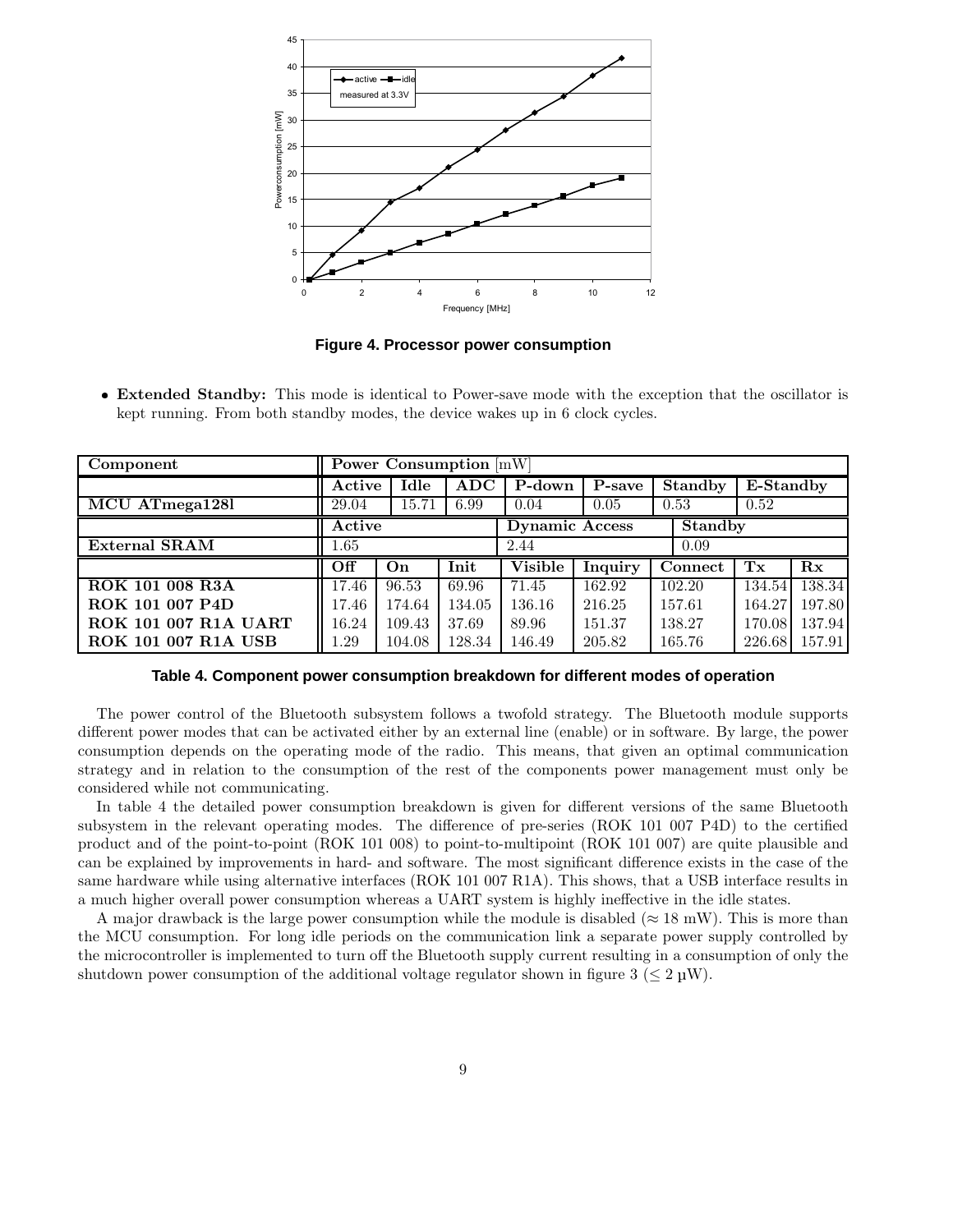# **4 System Software for the BTnodes**

The BTnode system software is a lightweight operating system made up of low level drivers that are interrupt driven and a simple dispatcher for scheduling multiple threads. This OS is well suited for the applications of such small scale networking devices that will consist mostly of of simple IO and monitoring tasks and communication.

There are two programming models: A sequential model and an event-driven model with cooperative multitasking. Different system software exist for the two models. The sequential model allows tight control of all resources but leaves more tasks to the application programmer, while the event-driven model provides convenient functions for resource management but is more restrictive when accessing hardware resources. This is explained in the following.

#### **4.1 The Dispatcher**

The dispatcher implements cooperative multitasking. Only one task (event handler) can be active at a time. Events are processed in the order they appear. Every event handler is always completely executed until the next is scheduled. So every event handler depends on the previous event handler to terminate in time.

A software component, such as a driver, can generate an event to notify other components of the occurrence of a change in state that requires further action. For example a byte is received on the serial port. The serial driver now needs to notify an interested software component (e.g. an application or another driver) about this event so that it can read the byte received. This is done by inserting the corresponding event into the dispatchers event queue. The dispatcher has a FIFO queue to hold events that have been triggered but not yet handled by the dispatcher:

# event\_queue (fifo queue):

```
| ... | ... |
| ev1 | call_data |
| ev2 | call_data |
| ev3 | call_data |
```
Execution of event handlers can be delayed by other tasks. In that queue, however, there might be several other events already waiting for their event handlers being executed. So the delay by other tasks depends on the system load (tasks waiting for execution) and the time these tasks may take.

A callback table stores information relevant to an event. That is, the callback function cb to handle an event and a data structure cb\_data that is passed to the callback:

#### cb\_table:

```
1: ev1 | cb | cb_data |
2: ev2 | cb | cb_data |
3: ... | .. | ... |
```
#### **4.2 Reduced Bluetooth Protocol Stack**

The Bluetooth radio module offer a generic host controller interface (HCI) to the lower layers of the Bluetooth protocol through a serial port while the higher layers of the protocol such as link and networking layer must be implemented on the host system. HCI commands and events are asynchronous which means that a state machine must be available to handle all these correctly.

The relevant commands and data structures from the HCI and L2CAP layers (see figure 5) have been implemented to support a basic connection manager at a very low level. The higher Bluetooth protocol layers required to provide connectivity to consumer devices are now part of the applications and are to be integrated in future system software.

Compared to TinyOS our operating system is quite a bit larger. Most of this is accounted for by the Bluetooth stack ( $\approx$  30 kbytes) that has to support a substantial amount of commands and events in hci.o and also more sophisticated drivers using handshake and buffers. The core components account for  $\approx 1710$  kbytes with a variable number of drivers, Bluetooth and debugging support as can be seen in table 5. For the support of the BTnodes a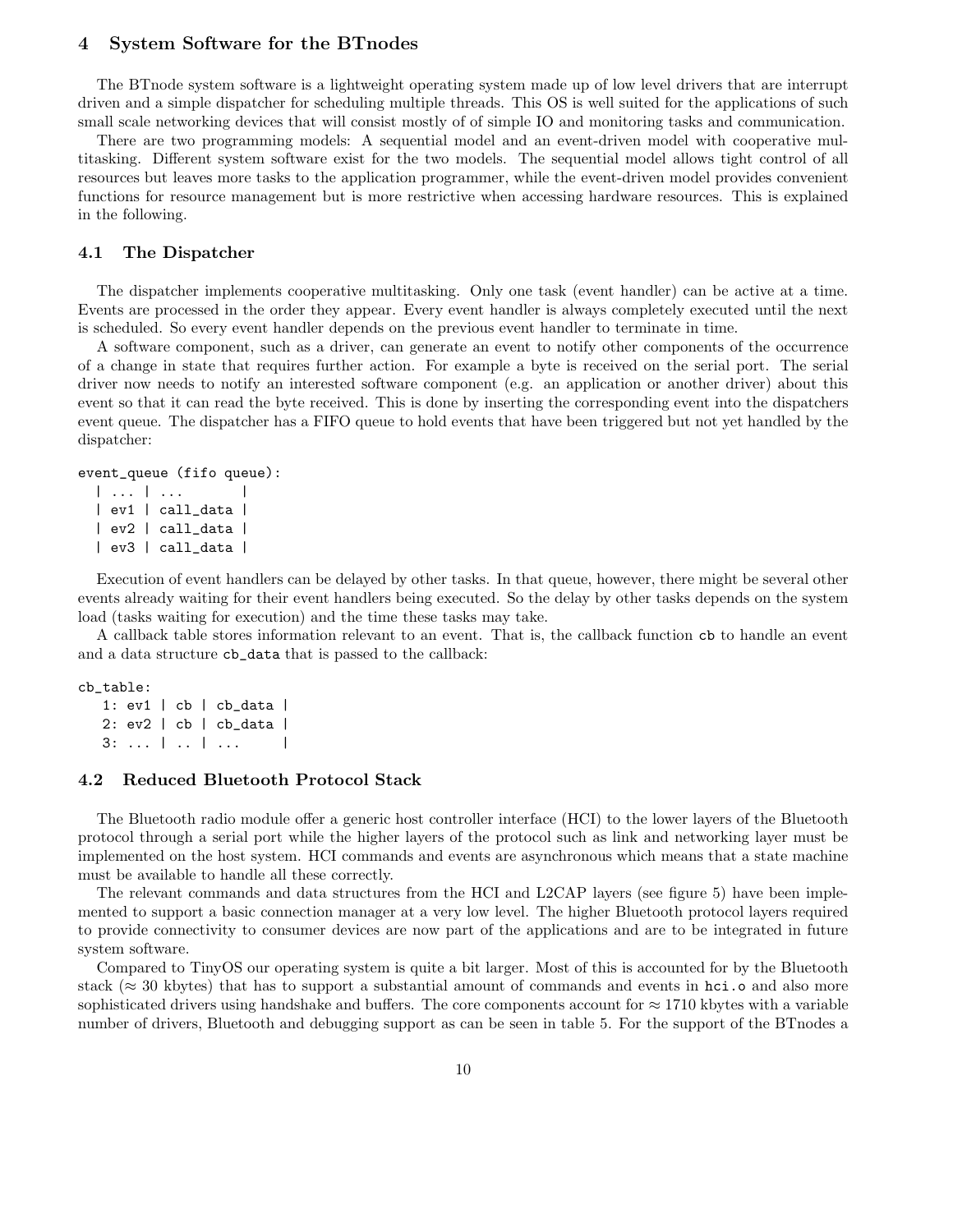

**Figure 5. Reduced Bluetooth protocol stack**

few more features and therefore more code are actually a benefit because it eases development through debugging support and flexibility.

| Component         | $\bf Code$ | Data             | BSS     |
|-------------------|------------|------------------|---------|
|                   | [bytes]    | [bytes]          | [bytes] |
| avr128_init.o     | 12         | $\theta$         | 0       |
| dispatcher.o      | 774        | 4                | 462     |
| timeouts.o        | 702        | 0                | 0       |
| share_random.o    | 232        | 0                | 0       |
| avr128_rtc.o      | 778        | 0                | 5       |
| avr128_power.o    | 84         | 0                | 0       |
| avr128_uart0.o    | 1320       | 0                | 260     |
| avr128_uart1.o    | 1278       | O                | 260     |
| avr128_led.o      | 132        | 0                | 0       |
| hci.o             | 15857      | $\Omega$         | 10      |
| bt_hci_in.o       | 3388       | 3                | 16      |
| bt_stack.o        | 295        | ∩                | 0       |
| connect_manager.o | 1342       | 8                | 0       |
| 12cap.o           | 9358       | 0                | 5       |
| avr128_printf.o   | 1484       | 0                | 0       |
| debug.o           | 1577       | $\left( \right)$ | 0       |

**Table 5. Code, data and buffer size breakdown of the BTnode OS (not optimized)**

# **4.3 Development Tools**

A software kit consisting of a build environment (avr-gcc cross compiler and libraries), source libraries, debugging support, demo examples and documentation has been assembled for the BTnodes and is available for download. A support mailing list and repository are also available to developers.

In order to support fast prototyping and debugging without having to download to the embedded target on every design iteration, a separate build tree on Linux with the required interface and hardware emulation has been developed.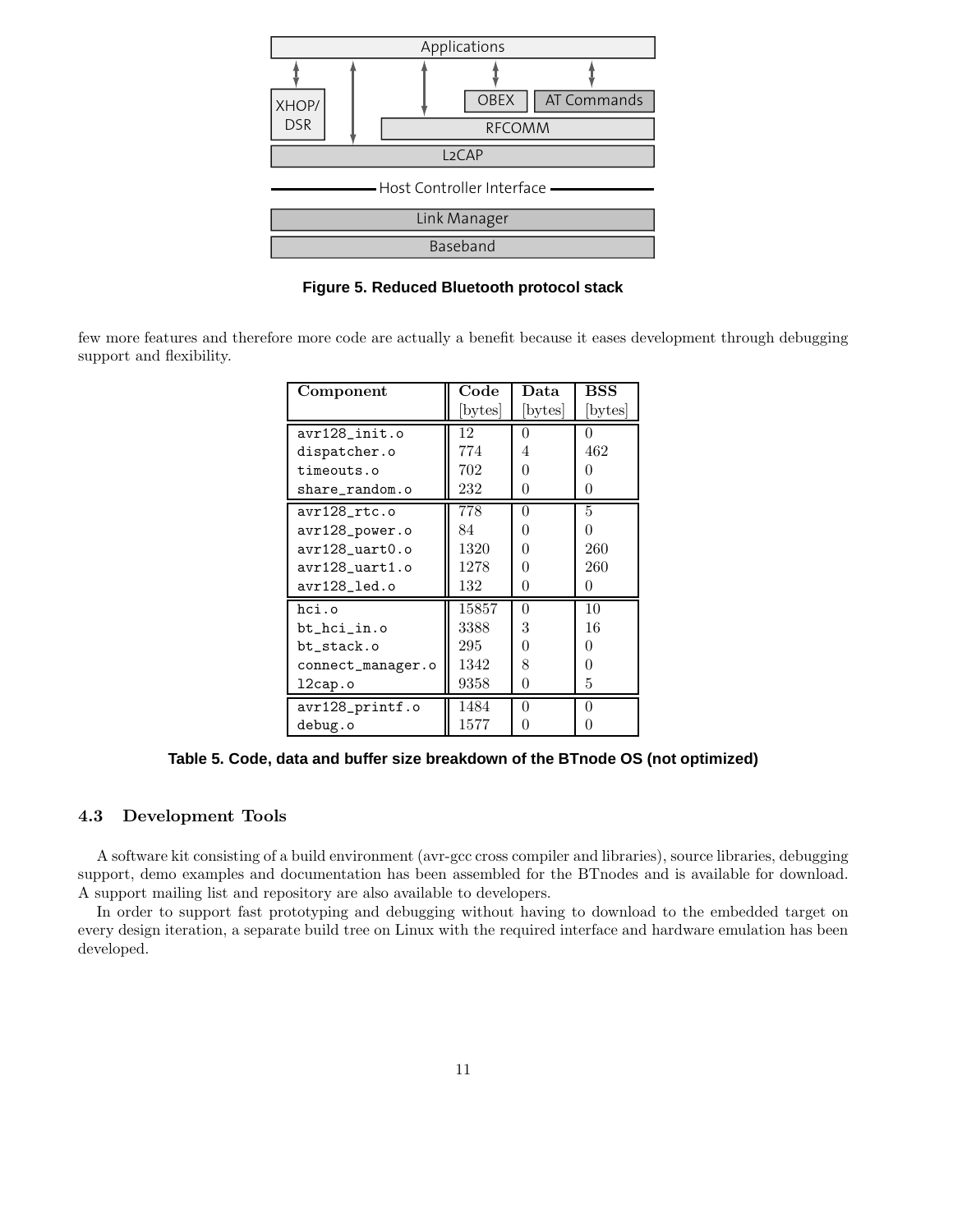# **5 Applications and Deployment of the Prototyping Platform**

In the following we give some insight into applications that have been implemented using the testbed components and especially the BTnodes.

# **5.1 Ad-hoc Dynamic Source Routing on Bluetooth**

A reduced version of the CMU Dynamic Source Routing protocol [27] has been implemented as a packet forwarding mechanism on the wireless testbed. This XHOP/R-DSR protocol enables communication across piconet borders and hooks right into the L2CAP layer of the Bluetooth stack (see figure 5). It has been assumed that routes can be discovered and maintained separately from the packed forwarding mechanism. Due to the limitation of Bluetooth to master-slave piconets with at most 7 active slaves the capability of the multi-hop routing is reduced to a multi-hop message passing mechanism. Furthermore the long setup delays of Bluetooth are a drawback when standard BTnodes with one communication frontend are used. On every hop a connection is opened by the source (master) and an XHOP packet (see figure 6) is transmitted to the next destination (slave). This connection is then closed and the payload is evaluated. In order to forward a packet over further hops a new connection is opened and the XHOP packet is sent on until the final destination has been reached.





**Figure 6. The format of XHOP/R-DSR packets**

A simple script command language has been implemented in the payload of the XHOP packets to allow the execution of remote commands. For example a remote topology discovery at node E initiated at node A would consist of one DSR packet with the commands xhop(ABCDE), inquiry(), return\_result() and xhop(reverse\_route) in the payload (see figure 7). The returned DSR packet would then consist of the Bluetooth addresses of the nodes discovered at node E, namely D, F and G in our example.



**Figure 7. Remote topology discovery in a heterogeneous environment using XHOP/R-DSR**

With an average setup time of up to 1 sec per link the performance of this multi-hop packet forwarding application for long routes is insufficient. An additional Bluetooth module connected to the second serial port of a BTnode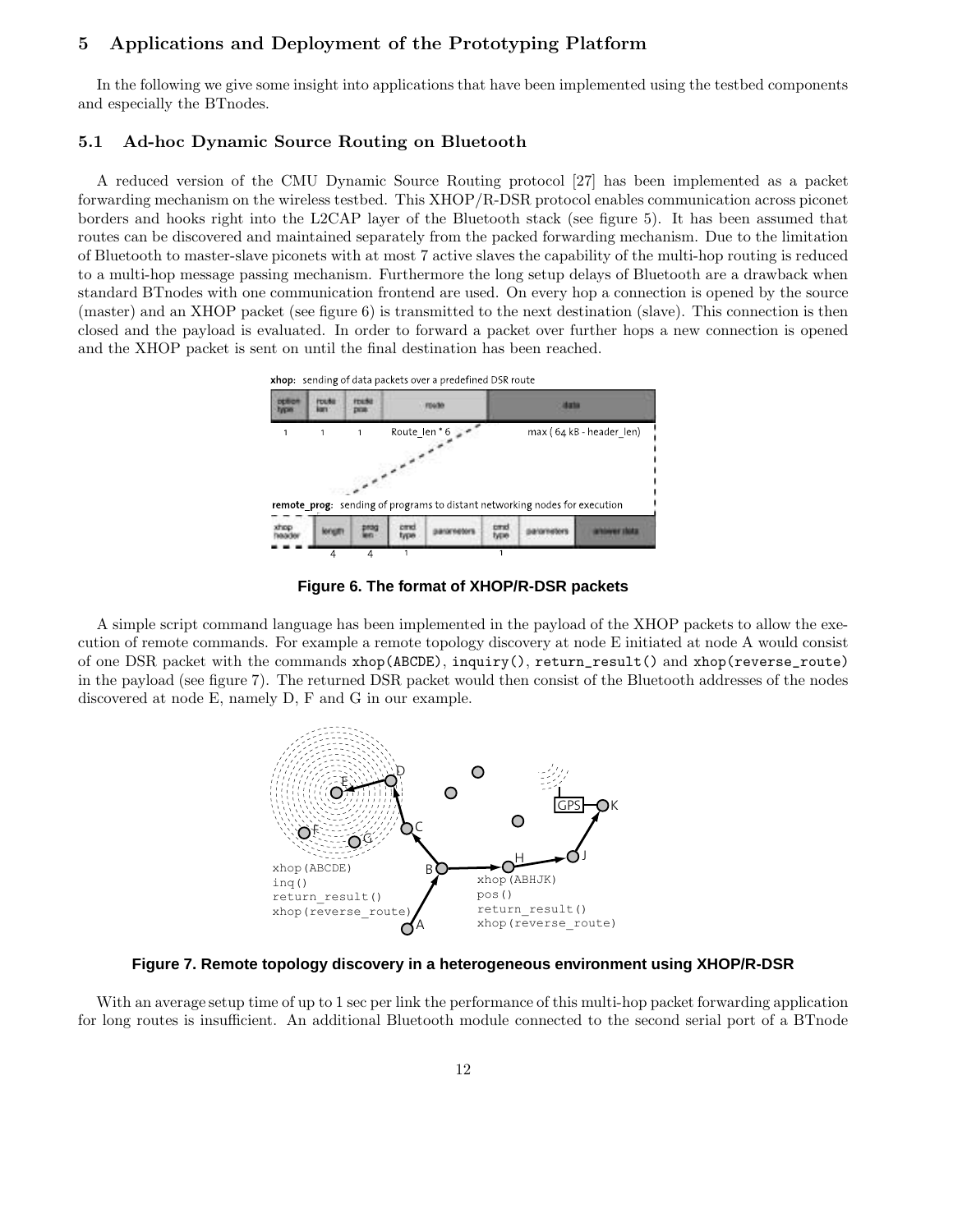allows dually equipped nodes to each be a Master of a piconet. Using this extension makes it possible to keep a whole XHOP route open for subsequent packet transfers without having to open and close one link at a time. The average end to end delay was measured to be  $\leq 40$  msec per hop.

A second application of this topology discovery is an absolute positioning service using a Global Positioning System (GPS) module attached to a BTnode. These nodes can be queried in much the same manner as described in the first example. In figure 7 such a positioning beacon can be seen in node K. For example xhop(ABHJK), pos(), return\_result() and xhop(reverse\_route) would return the GPS coordinates of node K along route KJHBA.

To simplify servicing a number of configuration and operation parameters of the BTnodes can configured remotely with the config() command. A remote bootcode update is possible using the bootloader feature of the MCU and the programm() command over the XHOP protocol. Of course this application is also available in the Mini and Maxi platform where control and monitoring of a collection of BTnodes most suitably takes place.

#### **5.2 Spontaneous Interaction with Bluetooth Enabled Mobile Phones**

Spontaneous interaction in ubiquitous computing settings requires a simple, well-understood means for users to communicate with devices in their nearby environment, some kind of equipment most people are familiar with and a mechanism to determine whether certain entities can interact with each other. Mobile phones are well-established means for people to communicate not only verbally, but also by the Short Message Service (SMS) [28].

Interaction of sensor events from the environment can be forwarded from BTnodes that are directly connected to the sensors via SMS using the GSM network. Here, an SMS template is pushed onto a mobile phone by a BTnode. The phone serves as an SMS gateway and can then send this message to it's final destination. There the received message can be used to formulate a reply to the origin.



**Figure 8. Product monitoring using BTnodes as smart tags and SMS via mobile phones**

Similarly, the Bluetooth OBEX profile can be used to exchange and store data from BTnodes with mobile phones. Figure 8 shows an example of a product monitoring application where a shock sensor has been attached to the BTnode to detect motion patterns.

#### **5.3 Deployment**

The small form factor and low component count allow for a cost effective deployment of large quantities of networking nodes. The first prototypes were designed and manufactured in under 2 months.

The BTnodes have been developed and distributed in cooperation of the NCCR-MICS with the Smart-Its Project, the latter being a part of the EU Disappearing Computer initiative. The low complexity and small bill of material of the BTnodes results in a unit cost of \$ 110 for the initial deployment of currently 200 units that have been distributed among different European research groups. So far the feedback from these partners has been very promising and many students have been able to start their own projects successfully on our platform within a couple days. Many of them are now well under way in conducting their own research into ubiquitous and pervasive applications and networking.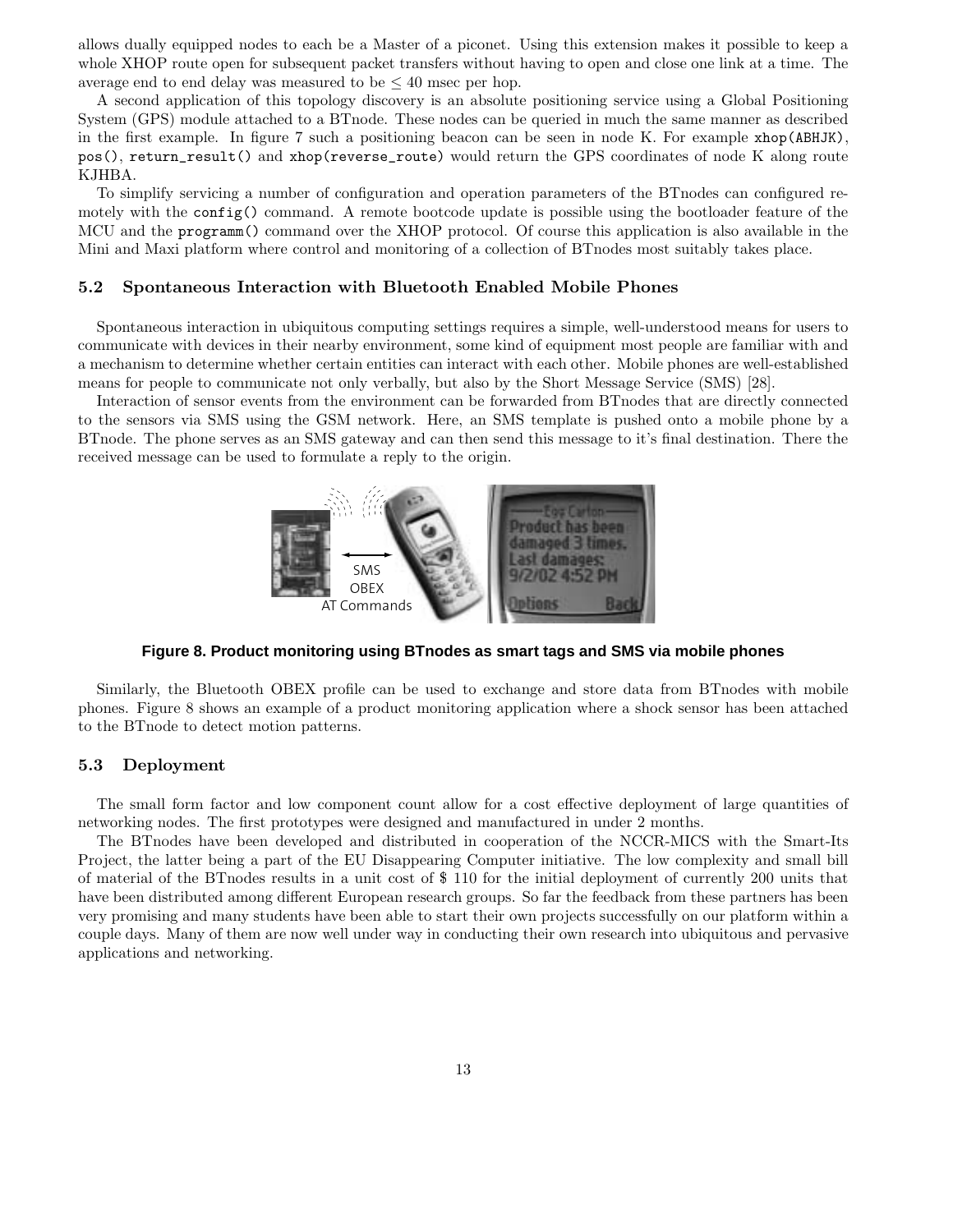# **6 Conclusions and Future Work**

In this paper we have reasoned that it is necessary to use standard wireless interfaces to be able to interact with wireless enabled consumer appliances. Moreover the design and implementation process of applications is simplified through the use of well defined standard APIs.

A prototyping testbed that is suitable for the deployment of large populations of heterogeneous distributed mobile communication and information systems to support a "smart" networked environment in everyday objects has been motivated and described. The centerpiece is the Bluetooth Smart Node, an embedded networking device that can store data, compute and communicate over a standard wireless interface. We believe that realizing strategies for the reduction of the overall system power consumption implies a good understanding and flexible control of all subsystems and respective operating modes involved. System centric power aware operation has been realized in the design of the hardware and the lean operating system.

The drawbacks of Bluetooth, namely the high power consumption and the rigid networking structure can be overcome by our approach of multiple frontends per node. They are outweighed by the fact that interaction can take place with almost any other wireless enabled device. The two examples and the successful deployment with different research groups show that our approach is feasible and extendable to larger systems and applications.

Future applications of the BTnode will be in the networking and ubiquitous computing application domain. Enabling technology like network topology management and control as well as positioning services will evolve to support applications

Thanks to Matthias Fries for simulating the antenna design and all our student workers for programming.

# **References**

- [1] M. Weiser, "The computer for the 21st century," *Scientific American*, vol. 265, no. 3, pp. 66–75, September 1991.
- [2] B. Raman, S. Agarwal, Y. Chen, M. Caesar, W. Cui, P. Johansson, K. Lai, T. Lavian, S. Machiraju, Z.M. Mao, G. Porter, T. Roscoe, M. Seshadri, J. Shih, K. Sklower, L. Subramanian, T. Suzuki, S. Zhuang, A.D. Joseph, R.H. Katz, and I. Stoica, "The SAHARA Model for Service Composition Across Multiple Providers," *Pervasive Computing*, August 2002.
- [3] D.G. Leeper, "A Long-Term View of Short-Range Wireless," *IEEE Computer*, vol. 34, no. 6, pp. 39–44, June 2001.
- [4] J. Rabaey, J. Ammer, J. da Silva Jr., D. Patel, and S. Roundy, "PicoRadio Supports Ad Hoc Ultra-Low Power Wireless Networking," *IEEE Computer*, vol. 33, no. 7, pp. 42–48, July 2000.
- [5] J.M. Kahn, R.H. Katz, and K.S.J. Pister, "Next Century Challenges: Mobile Networking for Smart Dust," in *Proceedings of the fifth annual ACM/IEEE international conference on Mobile computing and networking*, 1999, pp. 271–278.
- [6] L. Doherty, B.A. Warneke, B.E. Boser, and K.S.J. Pister, "Energy and performance considerations for Smart Dust," *International Journal of Parallel and Distributed Systems and Networks*, vol. 4, no. 3, pp. 121–133, 2001.
- [7] G. Asada et al., "Wireless integrated network sensors: Low power systems on a chip," in *Proceedings of ESSCIRC '98*, 1998.
- [8] J. Hill, R. Szewczyk, A. Woo, S Hollar, D.E. Culler, and K.S.J. Pister, "System architecture directions for networked sensors," in *Architectural Support for Programming Languages and Operating Systems*, 2000, pp. 93–104.
- [9] E. Shih, P. Bahl, and M. Sinclair, "Wake on wireless: An event driven energy saving strategy for battery operated devices," in *Proceedings of ACM MobiCom 2002, Atlanta*, September 2002.